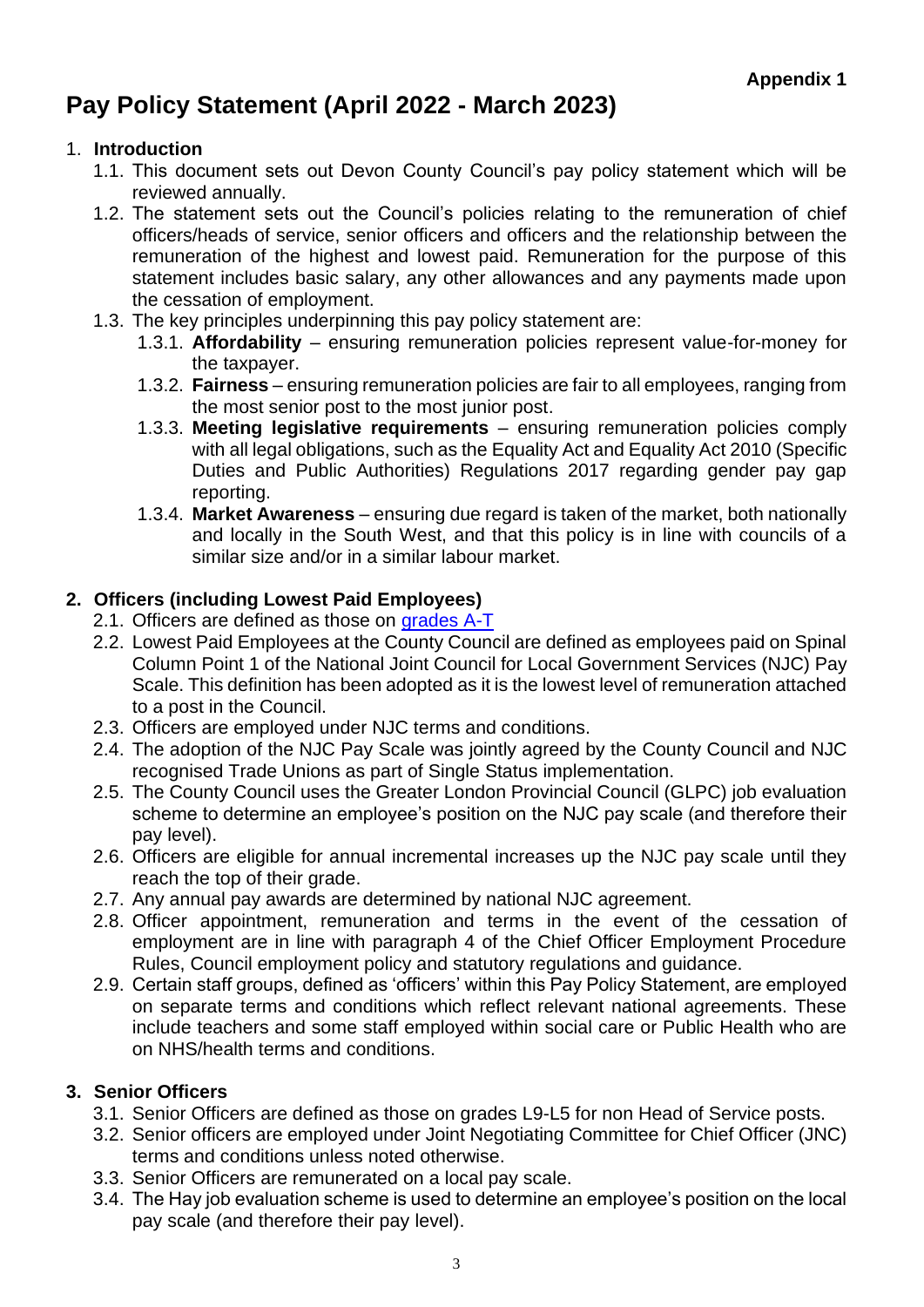3.5. The County Council operates a tiered pay scale for Senior Officers. Each tier has a spot salary and there is no incremental progression or salary increase, other than any annual pay awards which are determined by national JNC agreement.

### **4. Chief Officers and Heads of Service**

- 4.1. Chief Officers and Heads of Service are defined as follows:
	- 4.1.1. **Chief Officers** Chief Executive, the Chief Officers for Children's Services, for Adult Care & Health, and for Highways, Infrastructure, Development & Waste; Director of Finance (Chief Finance Officer) and County Solicitor (Monitoring Officer) on Devon County Council Grades L0-L3 and the Director of Public Health (see paragraph 7).
	- 4.1.2. **Heads of Service**  either holders of posts defined locally who comprise the Council's Leadership Team appointed by the Appointments Remuneration and Chief Officer Conduct Committee and the Local Government and Housing Act 1989 or who fall within the category of non-statutory officer (as set out in the Local Government and Housing Act 1989), on [Devon County Council Grades](http://www.devon.gov.uk/chief-officer-pay-scale.pdf)   $L2-L4$ .
- 4.2. All Chief Officers and Heads of Service are employed under [Joint Negotiating](http://www.lge.gov.uk/lge/core/page.do?pageId=122009)  [Committee f](http://www.lge.gov.uk/lge/core/page.do?pageId=122009)or Chief Executive or Chief Officer (JNC) terms and conditions (except for the Director of Public Health – see paragraph 7).
- 4.3. The County Council operates a [tiered pay scale](https://inside.devon.gov.uk/task/salary-rates-and-scales/njc-payscale/#chapter_head) for [Chief Officer and Heads of Service](http://www.devon.gov.uk/chief-officer-pay-scale.pdf)  [posts](http://www.devon.gov.uk/chief-officer-pay-scale.pdf) (except the Director of Public Health – see paragraph 7). Each tier has a fixed, spot salary and there is no incremental progression. The Hay job evaluation scheme is used to determine an employee's position on the scale (and therefore their pay level).
- 4.4. The Appointments Remuneration and Chief Officer Conduct Committee will consider and recommend the appointment, remuneration and terms in the event of the cessation of employment of any substantive posts of Chief Officers and Heads of Service, in line with its Terms of Reference, the Pay Policy Statement, Chief Officer Employment Procedure Rules, the Council's employment policy and statutory regulations and guidance.
- 4.5. The Appointments Remuneration and Chief Officer Conduct Committee would not normally recommend the re-employment of individuals to Chief Officer positions who have recently left the Council (for any reason) in any capacity (either as an employee, consultant or contractor). If this does occur, it will be subject to the provisions of the Modification Order.
- 4.6. Salaries are fixed for the duration of this policy and reviewed annually by the Appointments Remuneration and Chief Officer Conduct Committee. Any variation from the fixed salary during the period of this policy (either for an existing Chief Officer/Head of Service or for the appointment of a new Chief Officer/Head of Service) requires approval from the County Council, except in the case of any annual pay awards which are determined by national JNC agreement.
- 4.7. The County Solicitor, Chief Officer for Legal, is also the County Returning Officer and Returning Officer fees paid are in line with the guidance stipulated from the Ministry of Justice for the relevant elections.
- 4.8. The County Council has adopted the Code of Recommended Practice for Local Authorities on Data Transparency, in respect of its approach to publication of and access to information relating to the remuneration of Chief Officers/Heads of Service. Pay levels for all Chief Officers/Heads of Service posts are published on the [County Council's](https://www.devon.gov.uk/factsandfigures/open-data/the-council-staffing-and-pay/)  [website](https://www.devon.gov.uk/factsandfigures/open-data/the-council-staffing-and-pay/) and/or in the [Annual Statement of Accounts.](https://www.devon.gov.uk/finance-and-budget/audit-and-inspection/)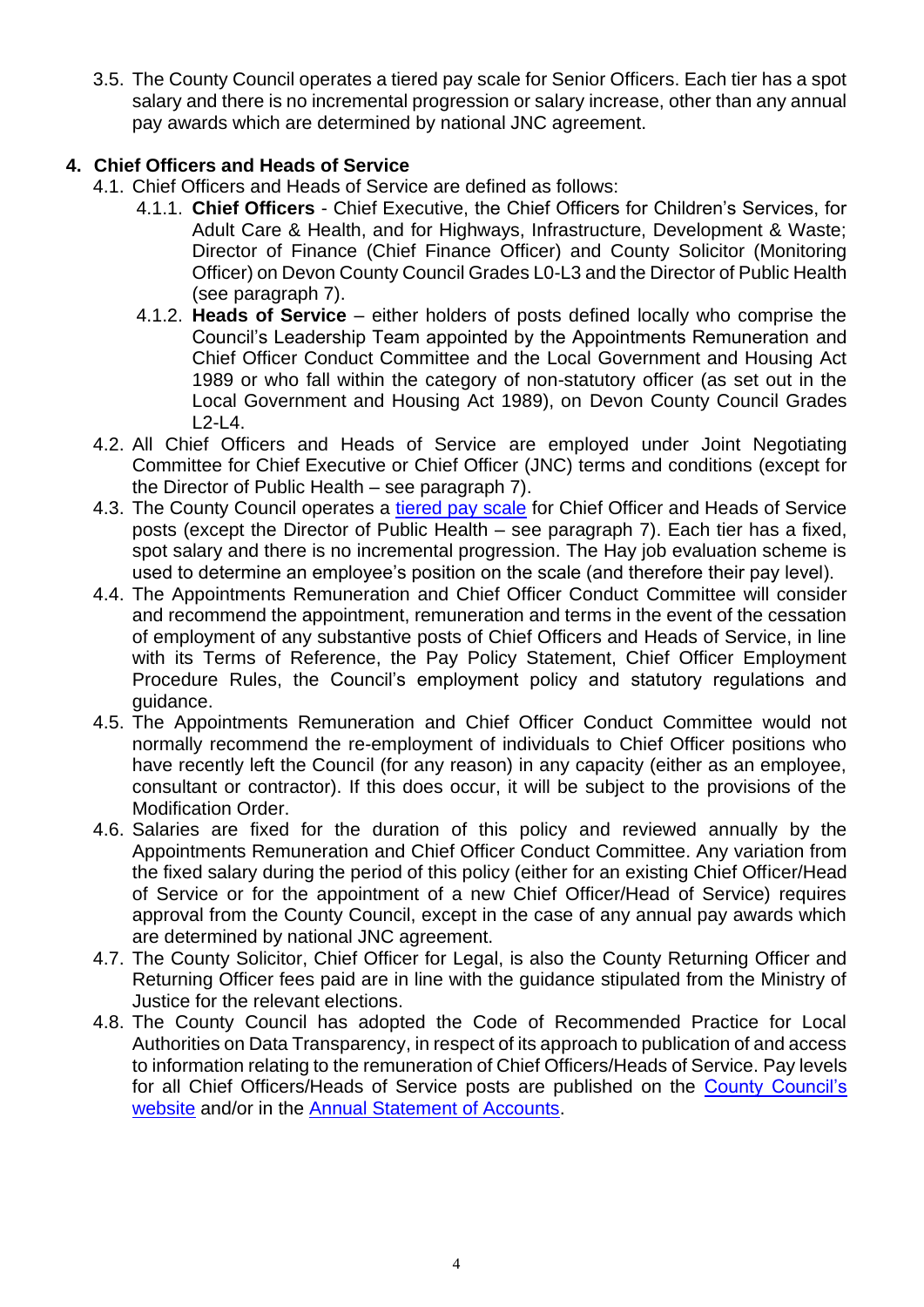## **5. Terms and Conditions for all employees**

- 5.1. The County Council does not operate a performance-related pay scheme for any employee.
- 5.2. The County Council does not pay bonuses to any employee.
- 5.3. The County Council may pay a market supplement in circumstances where it is not possible to recruit or retain particular staff or categories of staff, subject to the principles set out in the Council's Market Supplement Policy. The market supplement is a temporary addition to the basic pay of the role and is reviewed annually. Market supplements paid to the highest paid employees will be published in accordance with any relevant legislation and the Senior Officers salary publication requirements.
- 5.4. Travel and subsistence expenses incurred on County Council business are reimbursed to employees. Reimbursement of expenses is governed by the principle that employees should not be financially advantaged or disadvantaged in carrying out their duties and all employees are subject to the same policy. Expenses and any benefits-in-kind for the highest paid employees will be published in the **Annual** [Statement of Accounts.](https://www.devon.gov.uk/finance-and-budget/audit-and-inspection/)
- 5.5. The County Council does not pay fees on behalf of any employees, though this is subject to change in exceptional circumstances where there is an appropriate business case. Any fees paid to the highest paid employees will be published in the [Annual Statement of Accounts.](https://www.devon.gov.uk/finance-and-budget/audit-and-inspection/)
- 5.6. Allowances are paid in line with NJC terms and conditions (for Officers) or JNC terms and conditions (for Senior Officers and Chief Officers/Heads of Service), or by local agreement where appropriate. Any allowances paid to the highest paid employees will be published in the [Annual Statement of Accounts.](https://www.devon.gov.uk/finance-and-budget/audit-and-inspection/)
- 5.7. All employees are subject to the same terms and conditions in respect of termination of employment. The only exception to this is Chief Officers who are subject to a modified disciplinary procedure which is outlined in paragraph 9 of the Chief Officer Employment Procedure Rules.
- 5.8. All non-teaching employees are eligible to join the Local Government Pension Scheme (LGPS). The County Council does not augment pensionable service. The Council's employer severance and pension discretions, allowed under the LGPS regulations, apply to all employees.
- 5.9. During the year the Council will continue to explore and consult upon, with the aim of agreeing, changes to employee terms and conditions, to ensure that they are fit for purpose for a changing council.

#### **6. Relationship between Chief Officers and employees who are not Chief Officers**

- 6.1. Senior Officers and Chief Officers/Heads of Service receive no special enhancements to benefits or terms and conditions.
- 6.2. The Hutton Review recommends a maximum ratio of the highest remunerated post compared with the lowest remunerated post of 20:1. The County Council has adopted this recommendation. It is the Council's policy that this ratio will not exceed 20:1 and it will be reviewed annually by the Appointments, Remuneration and Chief Officer Conduct Committee.
- 6.3. The current ratio of the highest paid post to the lowest paid post at the County Council is 9.1<sup>1</sup> , based on the lowest paid post being at spinal column point 1.
- 6.4. The ratio of the median average pay level to the highest paid post at the County Council is  $7:1<sup>2</sup>$  The ratio of the mean average pay for Chief Officers/Heads of Service to non Chief Officers/Heads of Service is 3:1<sup>3</sup>.

#### **7. Director of Public Health**

<sup>&</sup>lt;sup>1</sup> The 2021/22 reported Pay Policy Statement ratio was 9.1

<sup>&</sup>lt;sup>2</sup> 2021/22 Pay Policy Statement ratio was 7.1. <sup>3</sup> 2021/22 Pay Policy Statement ratio was 3.1.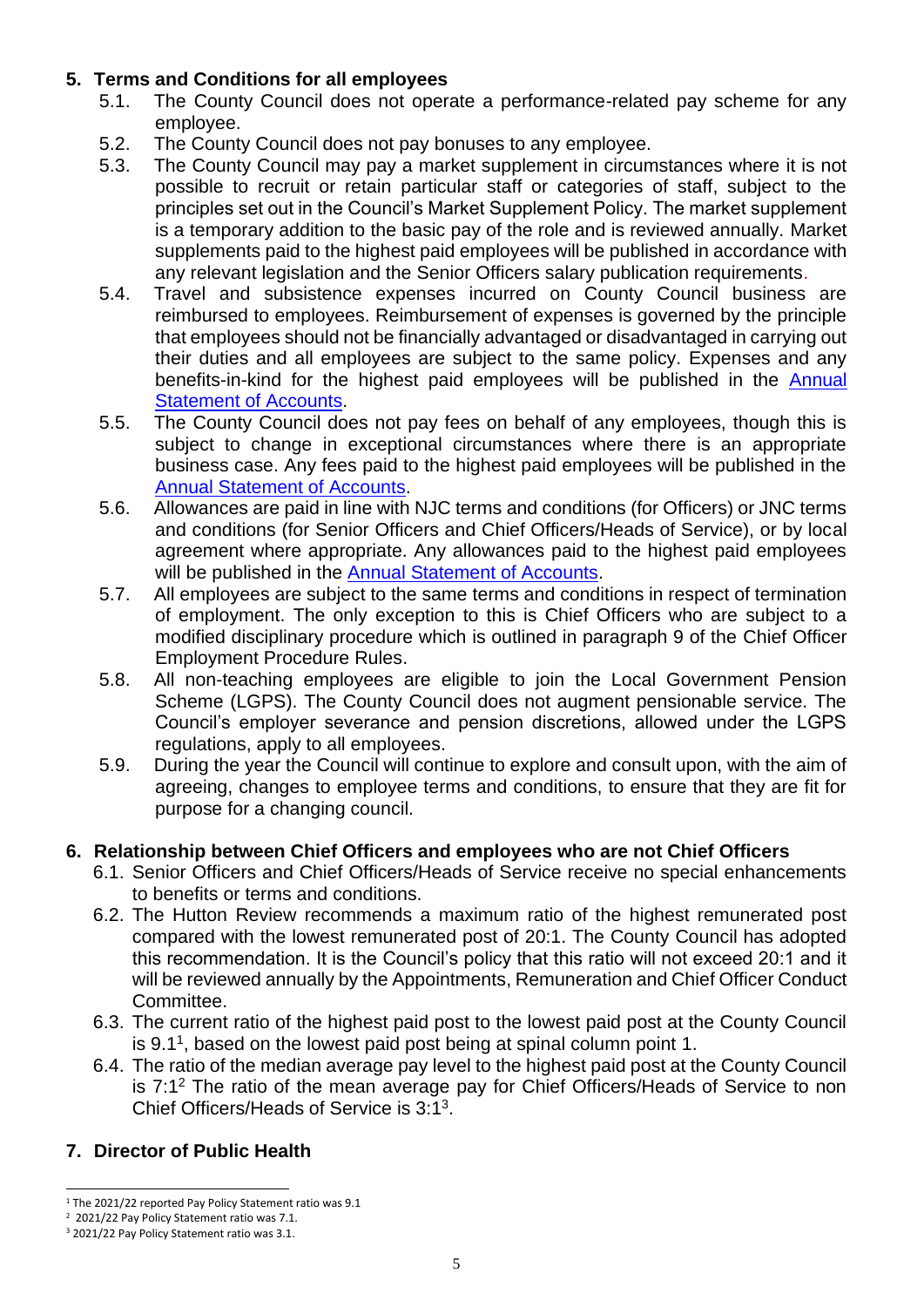- 7.1. Devon County Council assumed public health responsibilities (in line with the Health and Social Care Act 2012) from April 2013 and employs a Director of Public Health, who is defined as a Chief Officer, as described at paragraph 4.1.
- 7.2. The Director of Public Health and a number of other Devon Public Health employees transferred from the NHS to Devon County Council in accordance with the principles of the Transfer of Undertakings (Protection of Employment) Regulations 2006 (TUPE) with effect from 1st April 2013. In practice this means that the existing terms and conditions of employment of transferring employees are protected at the point of transfer and they currently continue to be paid on NHS pay rates and not NJC or JNC terms.

#### **8. Amendments to this policy**

8.1 As the policy covers the period April 2022 to the end of March 2023, amendments may need to be made to the policy throughout the relevant period. As the Localism Act 2011 requires that any amendments are approved by the Council, proposed amendments will be reported to the Appointments, Remuneration and Chief Officer Conduct Committee for recommendation to the Council.